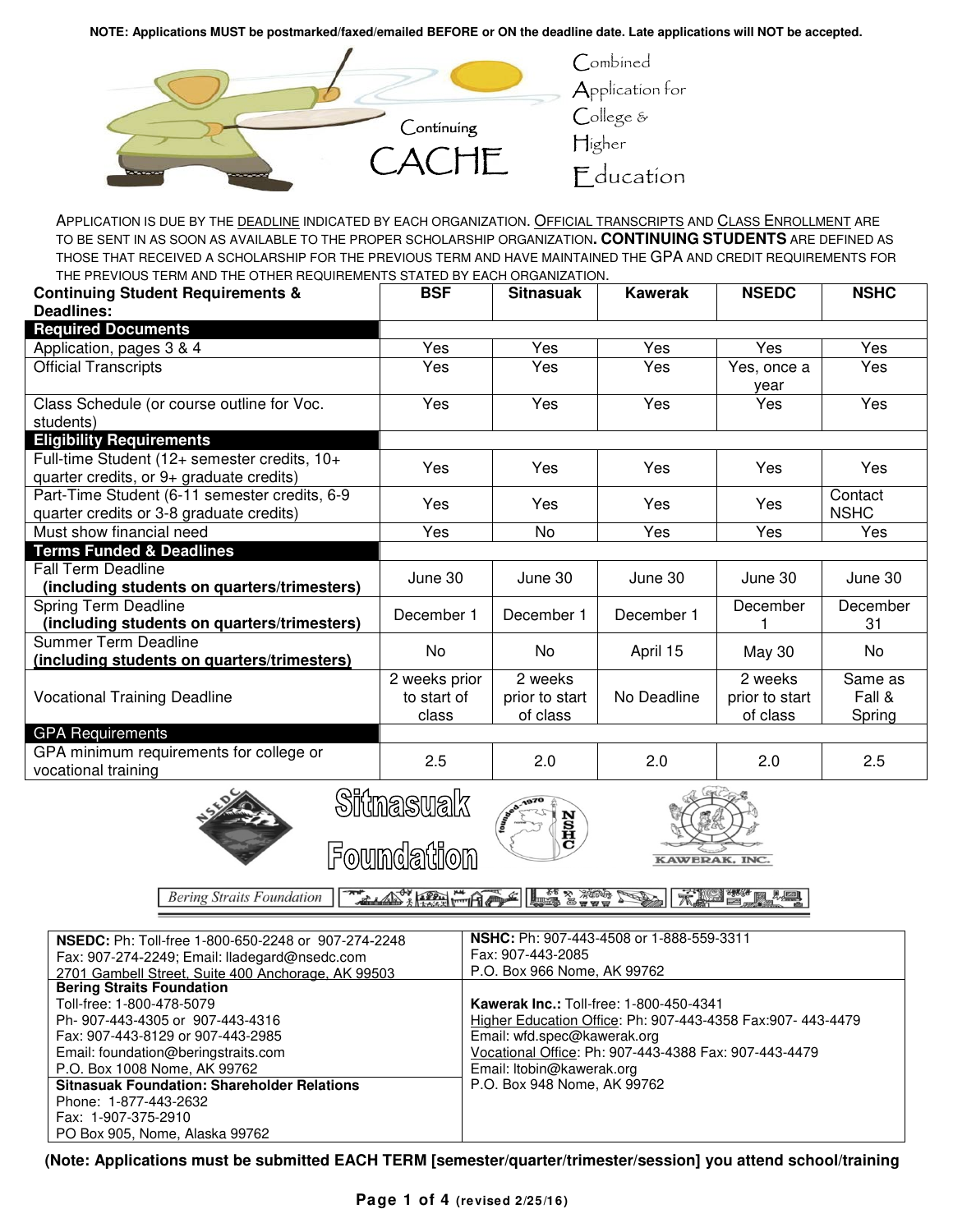**NOTE: Applications MUST be postmarked/faxed/emailed BEFORE or ON the deadline date. Late applications will NOT be accepted.**

| <b>CACHE - Continuing Applicant Checklist</b>                                       |  |  |  |  |  |
|-------------------------------------------------------------------------------------|--|--|--|--|--|
| Transcript (check each scholarship organization's policy on unofficial transcripts) |  |  |  |  |  |
| Class schedule/ Course Outline (must show credits)                                  |  |  |  |  |  |
| Acceptance letter from school (ONLY IF YOU ARE CHANGING SCHOOLS)                    |  |  |  |  |  |

Applications **MUST** be faxed/postmarked/emailed **BEFORE** or **ON** the deadline date; schedules and transcripts can be sent when they become available.

## **Helpful suggestions:**

- Fill out the CACHE Application in PDF form (if possible) using the "typewriter" tool. The application will look much neater and will be easier for the CACHE organizations to read. **Please make sure to print out the application in order to put the required signature and date on it before it is submitted; applications that are not signed and dated are considered incomplete.**
- **BSF and SF do NOT accept applications that are filled out in Microsoft Word.**
- Use blue or black ink for handwritten applications and print CLEARLY.
- **Follow up with a phone call or email to the organization(s) you have submitted your application to; it is the students responsibility to ask if they have missing documents needed to complete their application.**
- **Prior to Graduating -** Please notify scholarship organizations when you apply for your last term/session

## **Official Transcript Information:**

- Online official transcript is preferred
- An official hard copy sent from your school addressed to each CACHE organization you are applying to
- A faxed copy sent from your school.
- Some organizations will accept your unofficial transcript (from your online school account) as official IF it is sent in PDF form and the URL is visible containing "https" the "s" shows that it is from a secure website. Contact organization(s) to see if they will accept your unofficial transcript from your online account.

Applications must be submitted for EACH TERM (semester/quarter/trimester) a student is attending school/training by the deadlines written on page 1. **Students who are on quarters/trimesters MUST also turn in their application by the required deadlines stated on the previous page for Fall, Spring, Autumn and Summer terms.** Late applications will NOT be considered. **Funding Amounts:**

| <b>Funding Amounts:</b>                                                                                 |                                            |                                       |                         |                                    |                                            |  |  |  |
|---------------------------------------------------------------------------------------------------------|--------------------------------------------|---------------------------------------|-------------------------|------------------------------------|--------------------------------------------|--|--|--|
| GPA Funding Amounts: PER SEMESTER (please contact organization(s) if you are on quarters or trimesters) |                                            |                                       |                         |                                    |                                            |  |  |  |
| <b>GPA</b>                                                                                              | <b>Bering Straits</b><br><b>Foundation</b> | <b>Sitnasuak</b><br><b>Foundation</b> | <b>NSEDC</b>            | Kawerak Inc.                       | <b>Norton Sound</b><br><b>Health Corp.</b> |  |  |  |
| <b>Full Time</b>                                                                                        |                                            |                                       |                         |                                    |                                            |  |  |  |
| $3.0 - 4.0$                                                                                             | \$1,000                                    | \$1,000 Under Grad                    |                         | \$1,500/Semester                   | \$1,000                                    |  |  |  |
| $2.5 - 2.99$                                                                                            | \$400                                      | \$2,000 Grad                          | $12+$ credits           | \$1,000/Quarter                    | \$1,000                                    |  |  |  |
| $2.0 - 2.4$                                                                                             | <2.5=Probation                             |                                       | \$3,500                 | Non AK Resident-                   |                                            |  |  |  |
|                                                                                                         | Amounts subject to                         |                                       |                         | See page 14 of New<br><b>CACHE</b> | Probation,                                 |  |  |  |
| < 2.0                                                                                                   | change                                     | Probation                             | Contact                 | Contact Higher Ed                  | contact NSHC                               |  |  |  |
|                                                                                                         |                                            |                                       | <b>NSEDC</b>            | Office                             |                                            |  |  |  |
| <b>Part Time</b>                                                                                        |                                            |                                       |                         |                                    |                                            |  |  |  |
| $3.0 - 4.0$                                                                                             | \$250                                      |                                       |                         | \$750/Semester                     |                                            |  |  |  |
| $2.5 - 2.99$                                                                                            |                                            | \$500 Under Grad                      | Pro-rated               | \$500/Quarter                      |                                            |  |  |  |
| $2.0 - 2.4$                                                                                             | <2.5=Probation                             | \$1,000 Grad                          | based on credit         | Non AK Resident-                   |                                            |  |  |  |
|                                                                                                         | Amounts subject to                         |                                       | load                    | See page 14 of New<br><b>CACHE</b> | <b>Contact NSHC</b>                        |  |  |  |
| < 2.0                                                                                                   | change                                     | Probation                             | Contact<br><b>NSEDC</b> | Contact Higher Ed<br>Office        |                                            |  |  |  |
| Vocational                                                                                              |                                            |                                       |                         |                                    |                                            |  |  |  |
|                                                                                                         | \$500                                      | \$1,000                               | \$3,250                 | Contact Voc. Office                | <b>Contact NSHC</b>                        |  |  |  |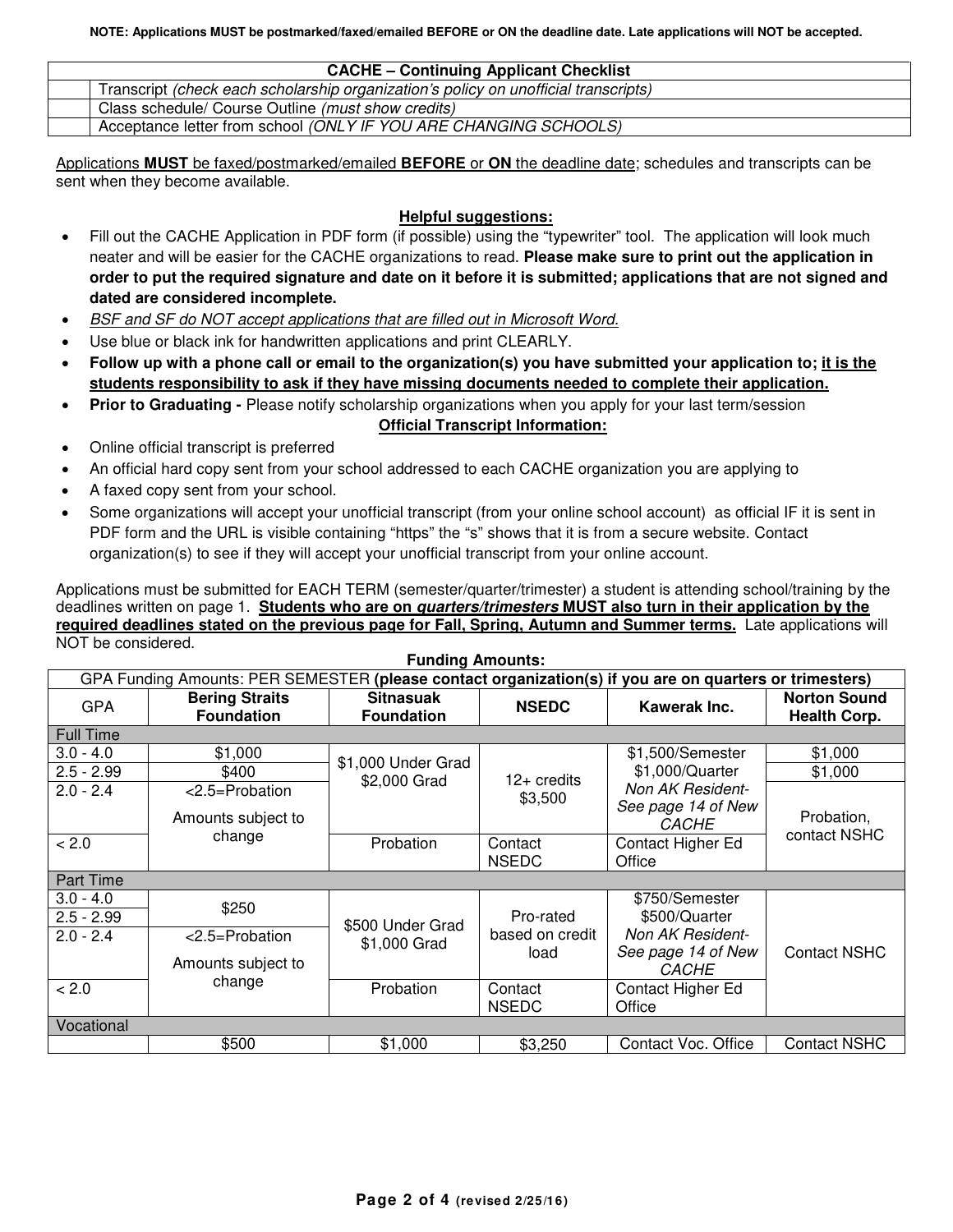**Continuing CACHE**

(Applications must be individually sent to each scholarship office)

### **1. PERSONAL INFORMATION (Please fill out the application COMPLETELY, all information is needed)**

| Applicant Name (First, Middle & Last):                                                 |               | Gender:<br>$\square$ Male<br>$\square$ Female | Date of Birth:              | Social Security # (required):                               |  |  |  |  |
|----------------------------------------------------------------------------------------|---------------|-----------------------------------------------|-----------------------------|-------------------------------------------------------------|--|--|--|--|
| Your Mailing Address While Attending School                                            |               |                                               |                             | Permanent Mailing Address(required): (address, city, state, |  |  |  |  |
| (address, city, state, zip) (if not known at this time please<br>provide address ASAP) |               | zip)                                          |                             |                                                             |  |  |  |  |
| Main Phone # (required):                                                               | Cell Phone #: |                                               | Home Phone #:               |                                                             |  |  |  |  |
| E-Mail Address (required):                                                             |               |                                               | Alternative E-Mail Address: |                                                             |  |  |  |  |

# **2. NAME OF THE SCHOOL YOU ARE ATTENDING, FINANCIAL AID OFFICE ADDRESS & PHONE #**

| Name of School/Training you will attend:                                                                                                          |                                |                                                    | Financial Aid Office Phone #:                                      |  |                          | Student ID #:                                            |
|---------------------------------------------------------------------------------------------------------------------------------------------------|--------------------------------|----------------------------------------------------|--------------------------------------------------------------------|--|--------------------------|----------------------------------------------------------|
| Financial Aid Office Address (address, city, state, zip):                                                                                         | # of credits you will<br>take: |                                                    | Full Time or Part Time<br>(specify):                               |  |                          |                                                          |
|                                                                                                                                                   |                                | <b>Expected Graduation</b><br>Date:                |                                                                    |  |                          | Have you submitted your :<br>(if not please send ASAP)   |
|                                                                                                                                                   |                                |                                                    |                                                                    |  | Class Sched:<br>□Yes □No | <b>Official</b><br>Trans.:<br>$\Box$ Yes<br>$\square$ No |
| Area of Study(i.e. accounting, nursing, CDL,<br>construction ) [required]:                                                                        | $\Box$<br>□<br>□<br>$\Box$     | Associate's<br>Bachelor's<br>Master's<br>Doctorate | $\Box$ Certificate<br>□ Vocational Training<br>$\Box$ Other $\Box$ |  |                          |                                                          |
| I am will be enrolling as a (required):<br>$\Box$ Freshman (0-29 credits)<br>$\square$ Sophomore (30-59 credits)                                  |                                |                                                    | □ Junior (60-94 credits)                                           |  |                          |                                                          |
| $\square$ Senior (95 plus credits)<br>$\Box$ Graduate                                                                                             |                                |                                                    | □ Vocational Training Student                                      |  |                          |                                                          |
| Term applying for 20 (please only mark <b>ONE</b> term) You must reapply <b>EACH TERM</b> you are attending school/<br>training                   |                                |                                                    |                                                                    |  |                          |                                                          |
| Fall<br>Spring<br>Winter<br>Autumn                                                                                                                |                                | Summer                                             | <b>Vocational Training Session</b>                                 |  |                          |                                                          |
| □ Vocational Training Sessions<br>The school operates on<br>□ Semester<br>□ Quarter<br>$\Box$ Trimester<br>(required)<br>Last day of instruction: |                                |                                                    |                                                                    |  |                          |                                                          |
| First day of instruction:                                                                                                                         |                                |                                                    |                                                                    |  |                          |                                                          |

#### **3. ACADEMIC INFORMATION**

| Last term of higher education completed:                              | $\square$ Spring<br>$\Box$ Fall<br>□Winter<br>$\Box$ Autumn<br>□Summer |          |                              |  |
|-----------------------------------------------------------------------|------------------------------------------------------------------------|----------|------------------------------|--|
| □ College -- □ Semester □ Quarter □ Trimester Ⅰ □ Vocational Training |                                                                        | Year: 20 |                              |  |
| Last Term GPA:                                                        | Cumulative GPA:                                                        |          | <b>Total Credits Earned:</b> |  |
|                                                                       |                                                                        |          |                              |  |

|                 | DO YOU PLAN TO RETURN TO THE BERING STRAIT REGION AFTER YOUR EDUCATION IS COMPLETE? |  |    |           |  |
|-----------------|-------------------------------------------------------------------------------------|--|----|-----------|--|
| Yes (community) |                                                                                     |  | No | Uncertain |  |